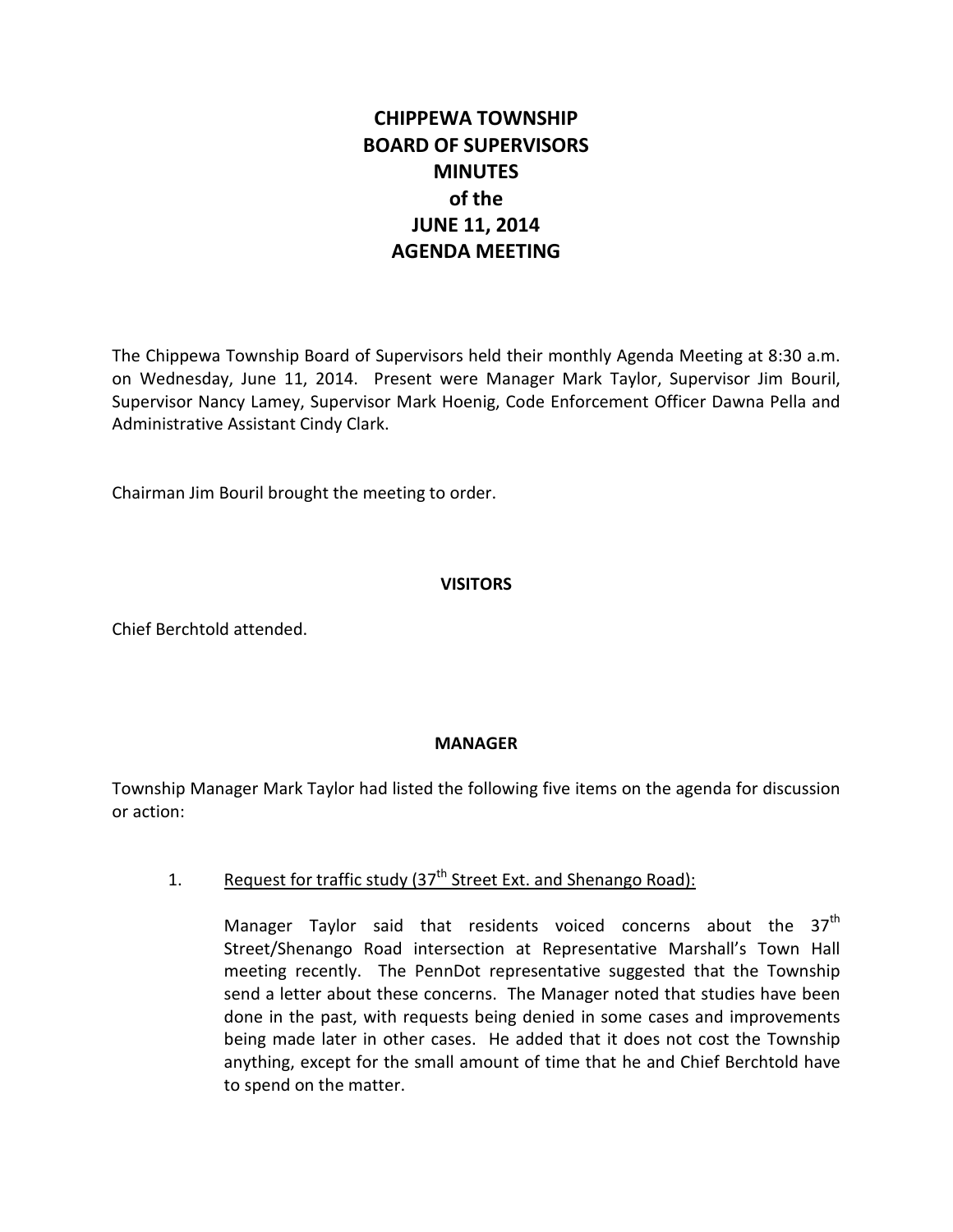#### 2. Request for traffic study (Braun Road and Braden School Road):

The residents also believe that the Braun Road/Braden School Road intersection is dangerous. Mark Taylor agrees. He said a study was done about two years ago and nothing was done. He's also been asked to forward a letter from the Township concerning this intersection. He said they use a standard formula to decide if improvements will be made. He explained to new Supervisor, Mark Hoenig, that in the past, a resident is asked to forward any concerns they might have, a letter from the Township is included, along with accident/death reports from the Police Department.

#### 3. Request for traffic study (Park Road and Achortown Road):

Manager Taylor said that the third problem area is Park Road and Achortown Road. The request was made by Mr. Atkins from Penn Dot. He needs a letter from the Township. He would like a 3-way stop coming from the park.

Mr. Taylor said that the Supervisors are welcome to go and check out these three areas if they wish. These areas of concern will be discussed again at the regular meeting next Wednesday.

#### 4. Fire Department sign:

Mr. Taylor explained that at carnival time last year the firemen put up a digital sign. They were told that it did not meet the Township's standards according to the code. This year they rented one to advertise their fish dinners and again were asked to remove it. They are now asking if the Township can help them acquire a permanent sign that would be a type that is permitted by ordinance. The manager said he would be willing to listen to their ideas. They have offered to allow the Township to use the sign for Township announcements if the Township helps them get the sign. They are asking for financial help. They are thinking of placing the sign on Route 51, and eliminating the one on Darlington Road. Manager Taylor said he would like to speak to the sign company. He said the Township has architectural standards for signs and he doesn't think some types are not the kind that we want to promote in the Township. He said he would like to look into getting one that might be a little nicer looking. He would rather see one with solid posts, with a brick, block or stone look. Mr. Hoenig would also like to speak to someone from the sign company. Mr. Taylor said a meeting about this can be arranged.